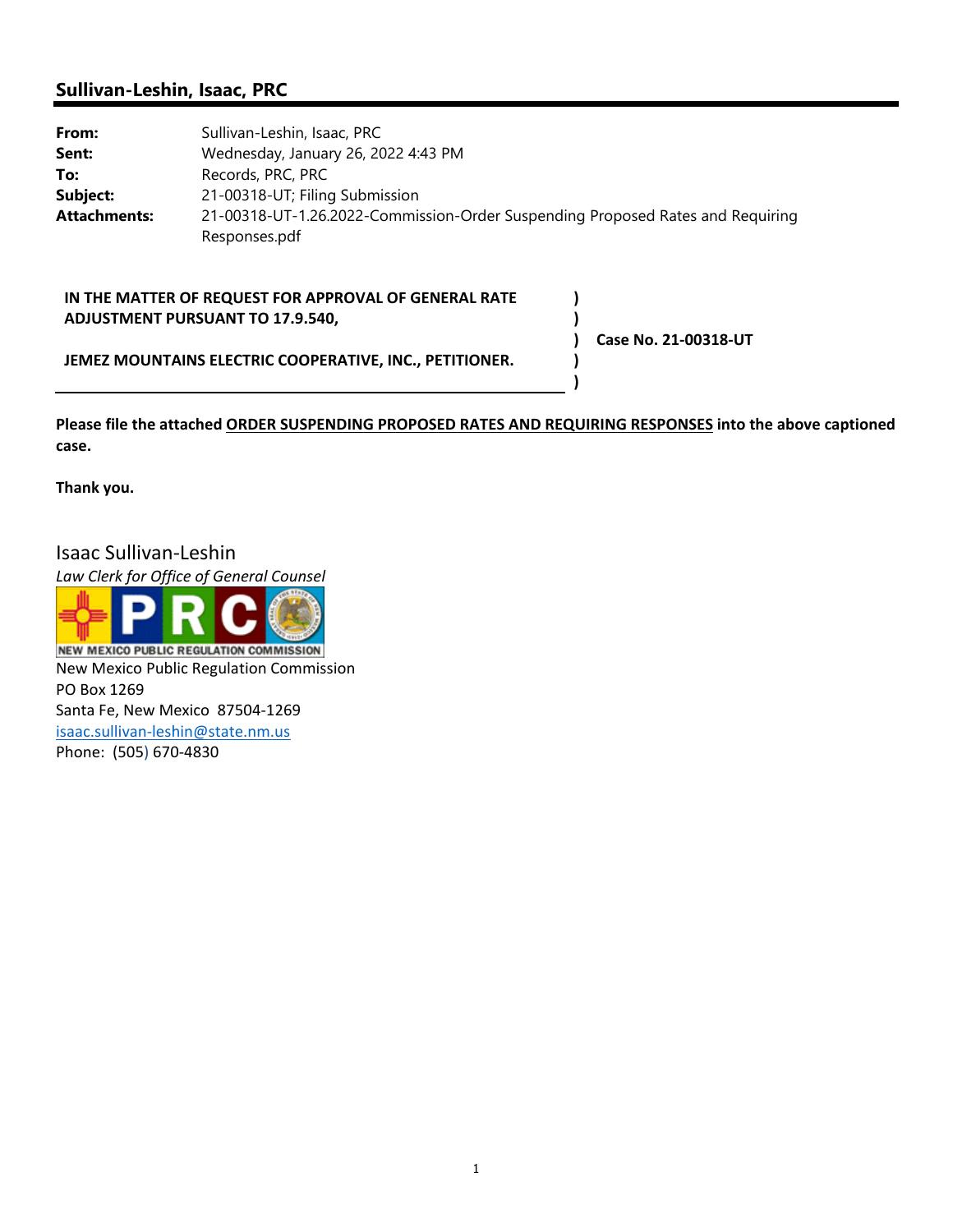#### **BEFORE THE NEW MEXICO PUBLIC REGULATION COMMISSION**

## **IN THE MATTER OF REQUEST FOR APPROVAL OF ) GENERAL RATE ADJUSTMENT PURSUANT TO 17.9.540, )**

**JEMEZ MOUNTAINS ELECTRIC COOPERATIVE, INC., PETITIONER.**

**Case No. 21-00318-UT**

**) ) )**

#### **ORDER SUSPENDING PROPOSED RATES AND REQUIRING RESPONSES**

**THIS MATTER** comes before the New Mexico Public Regulation Commission ("Commission") upon the December 30, 2021 filing by Jemez Mountains Electric Cooperative, Inc. ("JMEC") of its Application for Approval of General Rate Adjustment and Request for Variance Pursuant to [1](#page-1-0)7.1.3.7 (B) NMAC ("Application")<sup>1</sup> and the filing by JMEC of its Advice Notice No. 116 proposing new rate schedules; wherefore being duly advised in the premises;

## **THE COMMISSION FINDS AND CONCLUDES:**

1. On December 30, 2021, JMEC submitted its Application and Advice Notice No.116 for proposed new rates pursuant to Rule 17.9.540.9 NMAC, including proposed rate increases for the following types of service: residential, small commercial, large power service and large power service (contract) and street and security lighting.

2. JMEC's Notice to Ratepayers asserts that the intention of the filing is to redesign rates to more accurately reflect cost recovery between fixed and variable costs and to increase rates to provide additional revenue necessary to adequately staff, operate and maintain JMEC's system, and to maintain the financial ratios required by JMEC's lenders.

<span id="page-1-0"></span> $1$  JMEC's last general rate increase occurred in 2013 (effective June 26, 2013) pursuant to the Final Order in Case No. 12-00258-UT.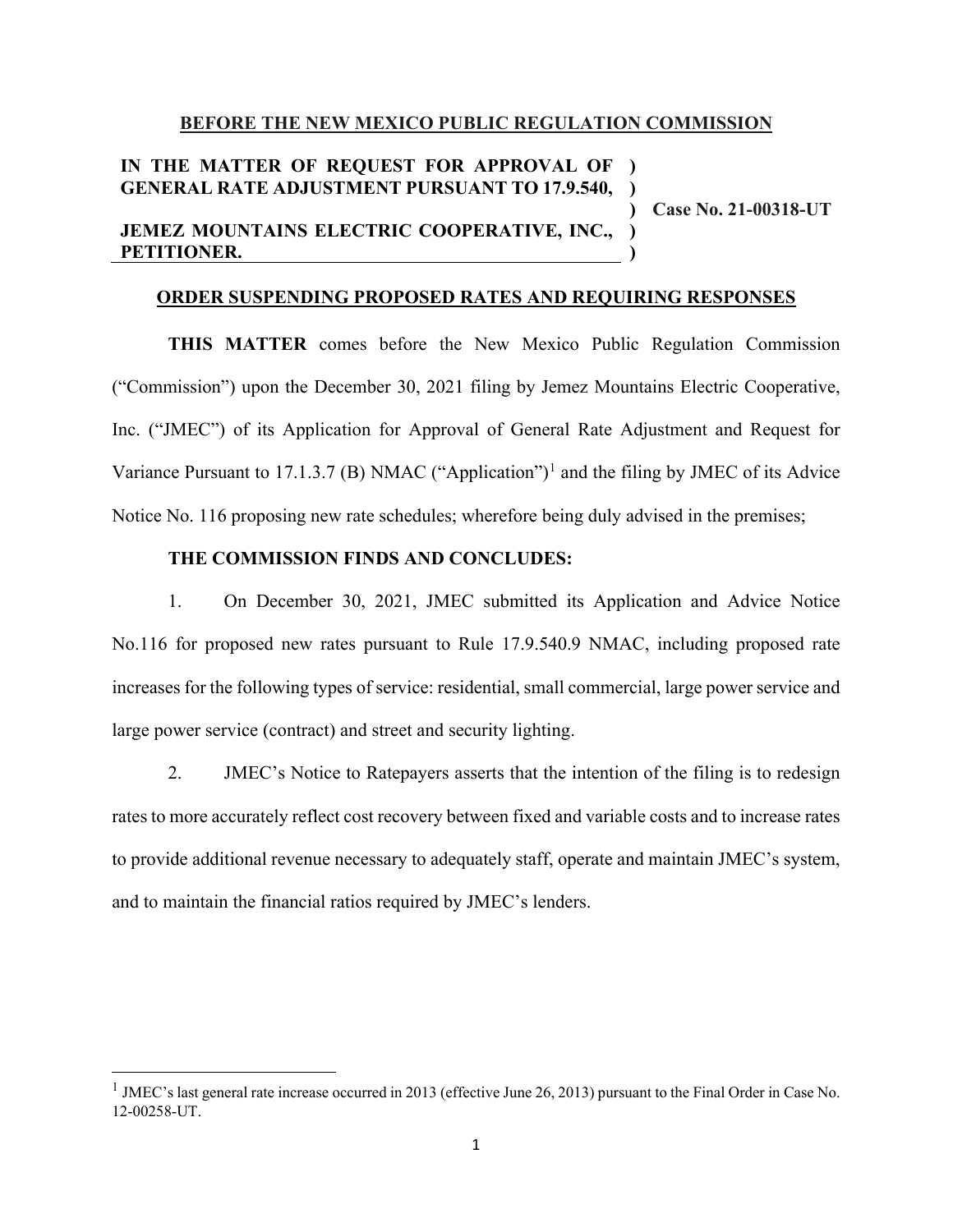3. NMSA 1978, Section 62-8-7(H) states that members of rural electric cooperatives, such as JMEC, may protest new rates by written protest to the Commission within twenty days after the filing with the Commission of the schedules proposing the new rates.

4. Customer protests needed to be filed by close of business on January 19, 2022.

5. On January 18, 2022, a document entitled "Protest" was timely filed in this docket, showing the signatures of 149 members of JMEC who state they opposed the proposed rates in JMEC's Advice Notice No. 116 ("Protest"). The customer class is not specified for each signatory to the Protest.

6. The Commission finds that, regarding the form and filing of a protest as set forth under 17.9.540.11 NMAC, the Protest is in substantial compliance with the procedural rules because, while the Protestants did not utilize the Commission's form for protest, Section 17.9.540.11(B) NMAC provides that a protestant may, but is not required to, use the Commission's form for protests.

7. The Commission has jurisdiction over the parties and the subject matter of this proceeding pursuant to the New Mexico Constitution, the New Mexico Public Utility Act and other applicable law.

8. In its Advice Notice, JMEC states that the proposed general rate increase under Advice Notice No. 116 represents an estimated increase of \$4,789,770 or nine percent in total revenues to JMEC. The proposed rates would apply to Rate No. 1 – Residential Service, Rate No. 2 – Small Commercial Service, Rate No. 3 – Large Power Service, Rate No. 4 – Large Power Service (Contract), and Rate No. 6 – Street and Security Lighting Service.

9. The Protestants indicate two primary objection areas to the proposed rate increase as follows: (1) The overall 9% average rate increase in the amount of \$4.8 million, annually; (2)

2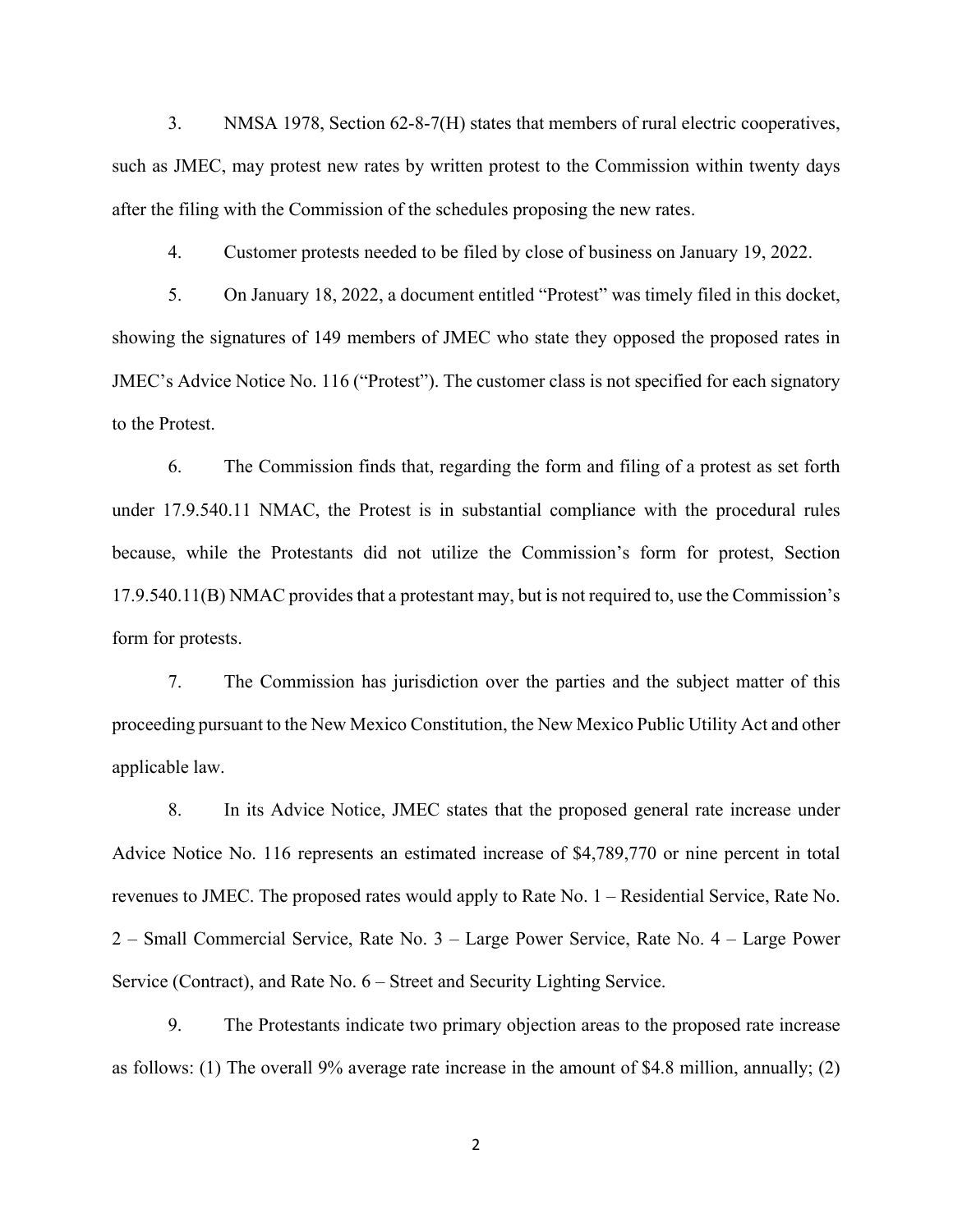The Cost of Service (COS) methodology utilized to develop the proposed rates. The Protestants request that the Commission investigate the contents and merits of the rate increase to ensure that JMEC ratepayers are treated fairly and impartially. The Protests further request that the Commission require the Cooperative to file a 1-2 page summary brief, within 60 days after the conclusion and findings of the rate case. The Protests assert the Advice Notice proposes an overall 9% increase which is unwarranted.

10. The Public Utility Act, at NMSA 1978, Section 62-8-7(G)(amended 2011), provides, in relevant part [with emphasis added]:

Upon the filing with the commission of a protest setting forth grounds for review of the proposed rates signed by the lesser of one percent of or twenty-five members of a customer rate class of the rural electric cooperative or foreign distribution cooperative and if the commission determines that there is just cause for reviewing the proposed rates on one or more of the grounds of the protest, the commission shall suspend the rates and conduct a hearing concerning the reasonableness of any proposed rates filed by a rural electric cooperative or a foreign distribution cooperative pursuant to Subsections C and D of this section. The protest shall be filed no later than twenty days after the filing with the commission of the schedule proposing new rates.

11. Upon its review of the Protests, the Commission finds that the issues raised include,

without limitation, whether the proposed rate increase is, overall, fair, just and reasonable.

12. Pursuant to Rule 17.1.210.10 (D) NMAC and NMSA 1978, Section 62-8-7(B) (amended 1998), without a suspension order from the Commission, JMEC's new rates would become effective on January 29, 2022.

13. The Commission finds that pursuant to Section 62-8-7(G) JMEC's Advice Notice

No. 116 should be suspended in order to allow the Commission, pursuant to 17.9.540.12 NMAC, to determine whether or not there is just cause for reviewing the proposed rates on one or more grounds of the protest.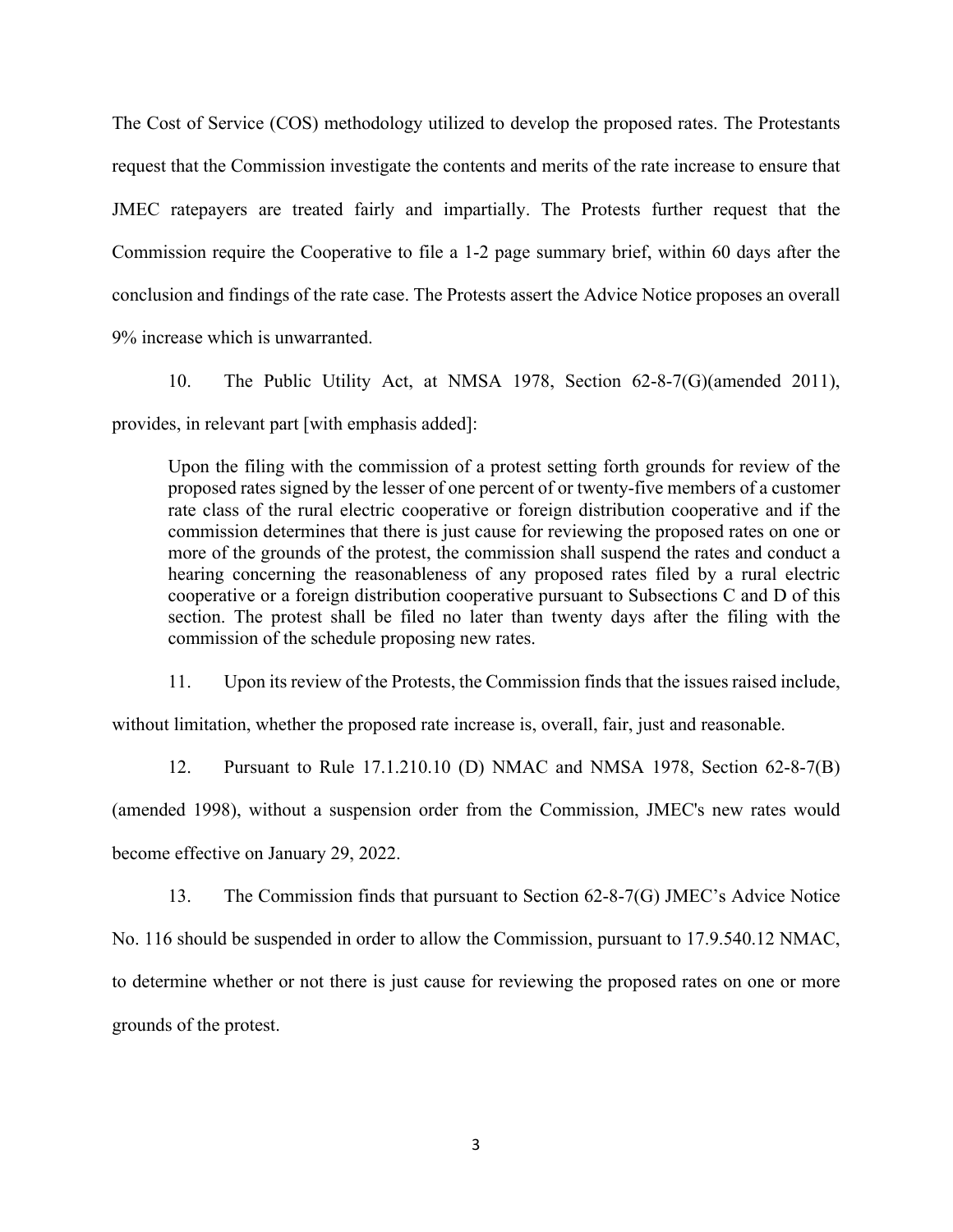14. The Commission finds that JMEC should be given a reasonable amount of time to object to the Protests and that the Commission's Utility Division Staff ("Staff") should be given a reasonable amount of time to determine the number of valid, timely Protests and to determine if JMEC's filing of Advice Notice No.116 constitutes a complete application pursuant to Section 62-8-7(B) and whether JMEC should be required to file a completed rate application in Case No. 21- 00318-UT that includes a fully allocated COS study and supporting testimony and exhibits as appropriate and whether the requested variance to use a 2019 base period instead of a 2020 base period should be granted. In other words, should the Commission grant JMEC's request for a variance from the definition of a base period defined in 17.1.3.7(B) NMAC and authorize JMEC to implement an adjusted base period as contained in its Cost of Service Study;

### **IT IS THEREFORE ORDERED:**

A. The proposed rates filed by JMEC in its Advice No. 116 are suspended pending the Commission's review of the filings by JMEC and Staff described herein.

B. JMEC shall file its objections to the Protests no later than February 3, 2022, including reasons for its position and shall serve a copy of this Order and its objections to all protestors that signed the Protest by email, if e-mail addresses are known, or by regular mail otherwise.

C. No later than February 10, 2022, Staff shall file its determination as to: i) the number of valid, timely Protests per rate class; ii) whether or not it concurs with JMEC's objection to the Protests, including reasons for its position; iii) whether JMEC's filing of Advice Notice No.116 and Application constitutes a complete application pursuant to Section 62-8-7(B); iv) whether JMEC should be required to file a completed rate application in Case No. 21-00318-UT that includes a fully allocated COS study and supporting testimony and exhibits; v) whether the requested variance to use a 2019 base period instead of a 2020 base period should be granted and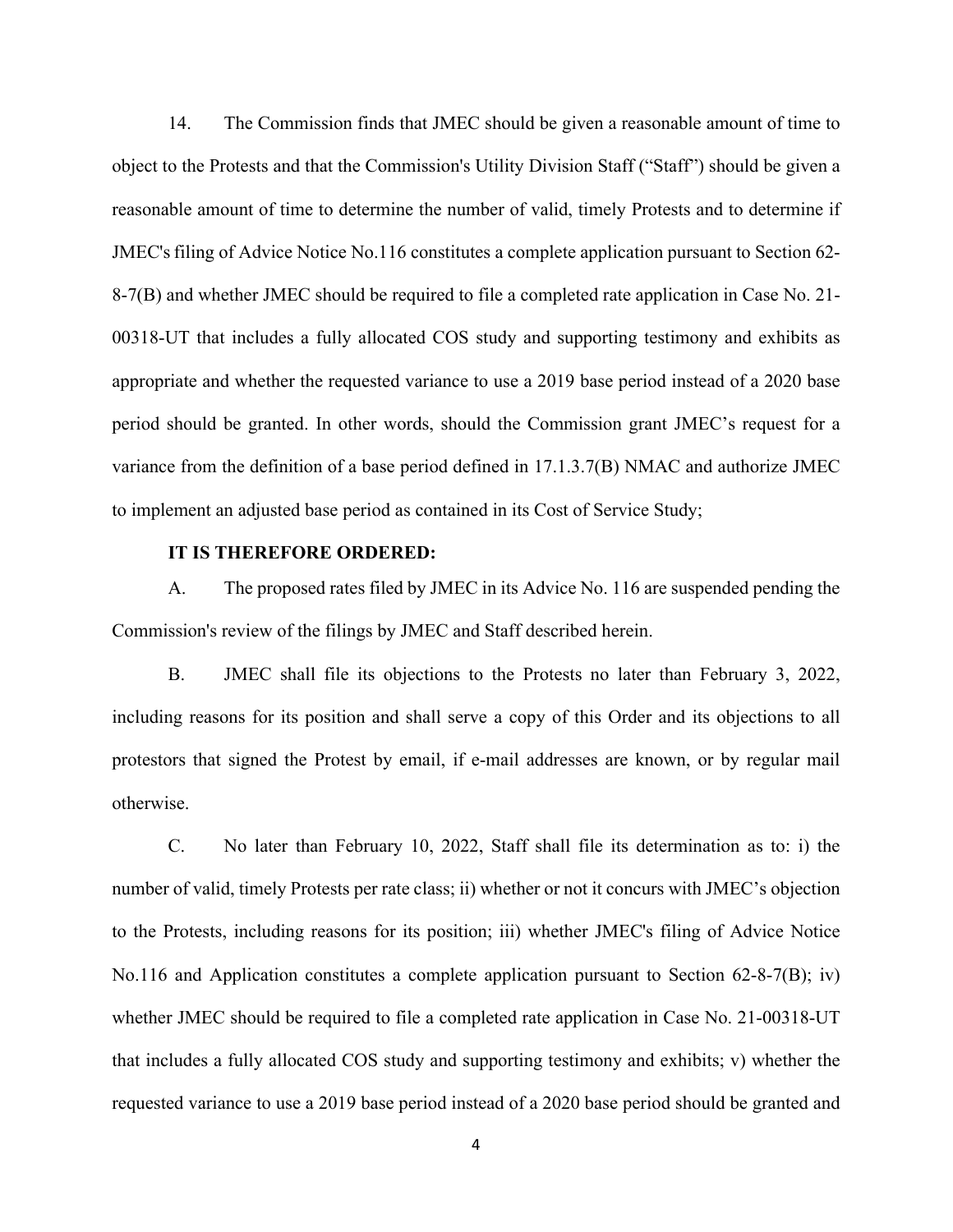whether the Commission should grant JMEC's request for a variance from the definition of a base period defined in 17.1.3.7(B) NMAC and authorize JMEC to implement an adjusted base period as contained in its Cost of Service Study; and vi) whether the Commission should assign this matter to a hearing examiner for a public hearing.

D. This Order is effective immediately.

E. A copy of this Order shall be served upon all persons listed on the attached Certificate of Service, by e-mail, if e-mail addresses are known, or by regular mail otherwise.

**ISSUED** under the Seal of the Commission at Santa Fe, New Mexico, this 26<sup>th</sup> day of **January, 2022.**

# **NEW MEXICO PUBLIC REGULATION COMMISSION**

# **NO VOTE CAST CYNTHIA B. HALL, COMMISSIONER DISTRICT 1**



*/s/ Jefferson L. Byrd, electronically signed* **JEFFERSON L. BYRD, COMMISSIONER DISTRICT 2**

*/s/ Joseph M. Maestas, electronically signed*  **JOSEPH M. MAESTAS, COMMISSIONER DISTRICT 3**

*/s/ Theresa Becenti-Aguilar, electronically signed* **THERESA BECENTI-AGUILAR, COMMISSIONER DISTRICT 4**

*/s/ Stephen Fischmann, electronically signed* **STEPHEN FISCHMANN, COMMISSIONER DISTRICT 5**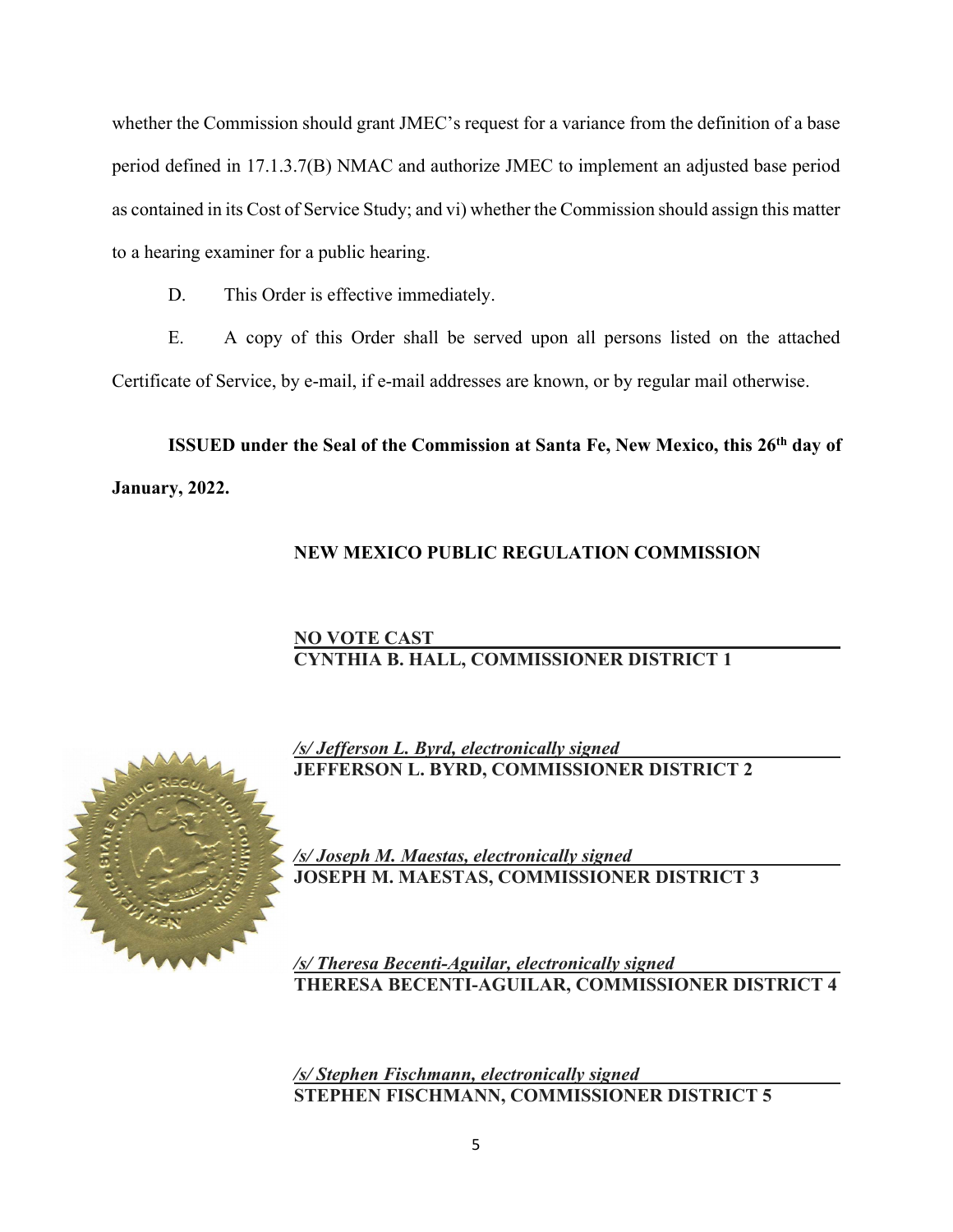### **BEFORE THE NEW MEXICO PUBLIC REGULATION COMMISSION**

**IN THE MATTER OF REQUEST FOR APPROVAL OF ) GENERAL RATE ADJUSTMENT PURSUANT TO ) 17.9.540 JEMEZ MOUNTAINS ELECTRIC COOPERATIVE, INC., PETITIONER. ) ) )**

**Docket No. 21-00318-UT**

### **CERTIFICATE OF SERVICE**

**I HEREBY CERTIFY** that a true and correct copy of the foregoing **Order Suspending** 

**Proposed Rates and Requiring Responses** was sent via email to the following parties on the date

indicated below:

Ann L. Mauzy Antonio R. and Deborah Pefia Brad Borman Carmen Campbell Carolyn J. Abeita Cristella Trujillo-Neal Cristina Salazar-Langley Dan Najjar Danny Ray Campo David Ault David Dogruel Elizabeth Ramirez Frank Coppler Gideon Elliot Gilbert Fuentes Jack Sidler Jim Klukkert Joe Archuleta Joe M. Tenorio John Reynolds Joseph Yar Jude Pardee Judith Amer Kelly Richerson Keven Gedko Lionel and Monica Roybal Michael Hastings NM Attorney General Peggy Martinez-Rael Peter C. Chestnut

amauzy@netzero.net; Tonypena48@gmail.com; Bradford.Borman@state.nm.us; ccampbell@jemezcoop.org; cabeita@nmlawgroup.com; losneals@gmail.com; tina.sal.lang@gmail.com; dnajjar@virtuelaw.com; sgtdanny@aol.com; david.ault@state.nm.us; ddogruel@earthlink.net; Elizabeth.Ramirez@state.nm.us; sfcoppler@coppler.com; gelliot@nmag.gov; GilbertT.Fuentes@state.nm.us; jack.sidler@state.nm.us; jimklukkert@yahoo.com; archuleta@lanl.gov; jmt@chestnutlaw.com; John.Reynolds@state.nm.us; joseph@yarlawoffice.com; Jude.pardee@gmail.com; Judith.amer@state.nm.us; Kelly.Richerson@state.nm.us; kgedko@nmag.gov; mfroybal@gmail.com; mhastings@jemezcoop.org; utilityfilings@nmag.gov; Peggy.Martinez-Rael@state.nm.us; pc@chestnutlaw.com;